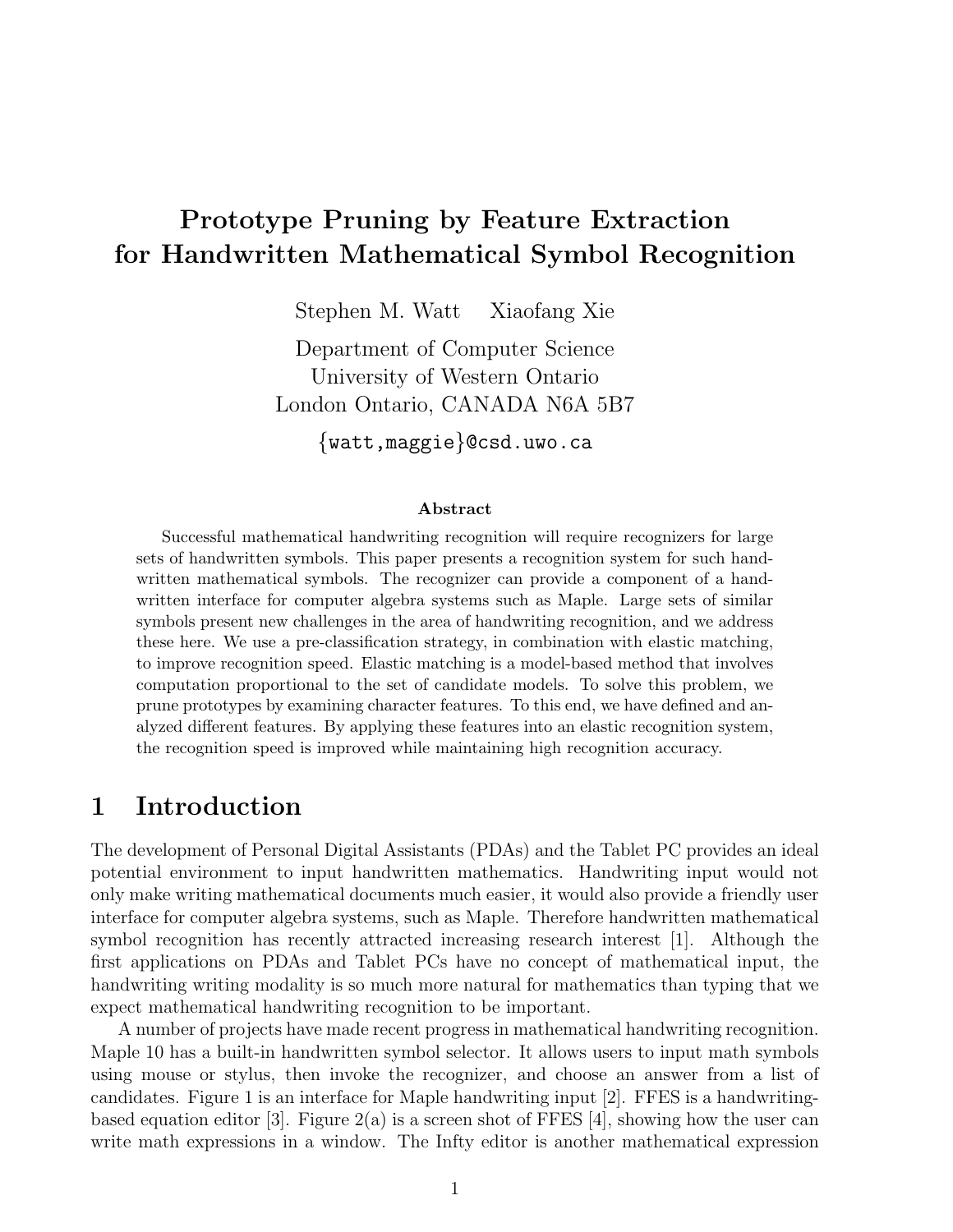

Figure 1: Maple 10 Handwriting Input

editor with on-line handwritten mathematical expression recognition. Figure 2(b) is the Infty handwriting input pad [5].

Mathematical handwriting differs significantly from the other forms of handwriting. First, the set of possible input symbols is very extensive, coming from several different alphabets and sources. A full recognizer for mathematical handwriting would have to distinguish between 1000 and 2000 symbols. Unlike Asian languages with large symbol sets, these symbols are typically composed of few strokes, with no specific stroke order. Second, the spatial relation among symbols can use complex context-sensitive two dimensional rules. Third, mathematical handwriting can involve large operators such as matrix brackets, fraction bars or square roots. This layout and grouping make mathematical handwriting akin to a blend of drawing and writing.

From these difficulties, we can see that in order to recognize handwritten mathematics precisely, we need to perform two major tasks: recognize a large set of mathematical symbols and analyze the two-dimensional mathematical formula structure. Recognition within large symbol sets is understood to be a hard problem. This paper presents our first steps toward a system to address this problem, so we can make progress in recognizing handwritten mathematical symbols.

Pruning prototypes is an intuitive way to break a large vocabulary into several smaller groups. Given an unknown symbol, we find the small group to which it belongs, then try to find the symbol in the group. The computation for finding the small group should not be too expensive, otherwise we gain nothing on recognition performance. If we know something in advance about the possibilities for a symbol (e.g. that it is a Greek letter), we can narrow the search. Unfortunately, in most cases, we don't have this information. Pre-classifying large sets of symbols is another approach to prune prototypes. In this paper, we pre-classify our symbol set according to certain features.

It is well understood that feature extraction is important in handwriting recognition [6],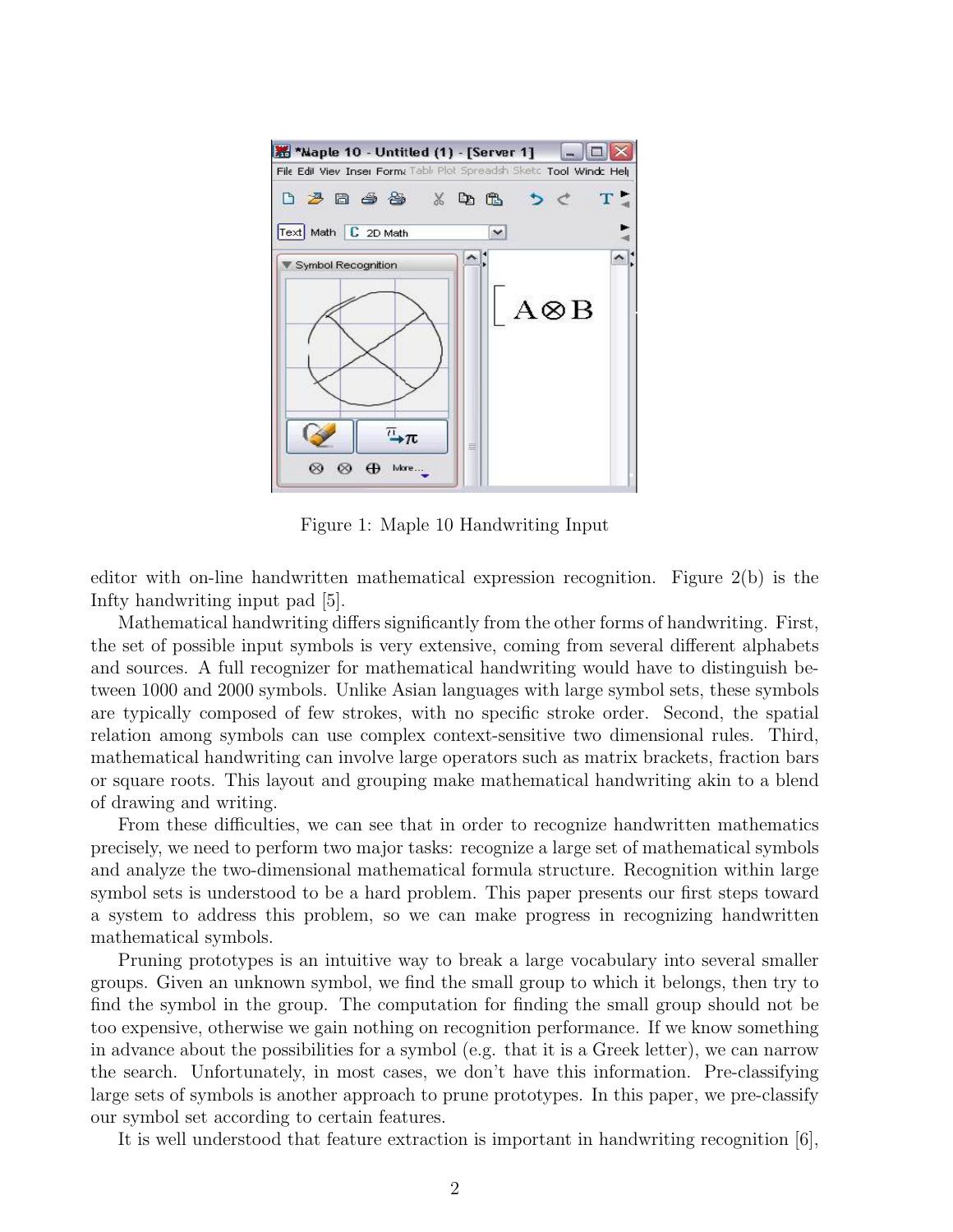and most existing recognizers use features to some degree. There is, however, not a lot of ongoing work on feature analysis. There is as yet an agreed upon set of sufficient features that can be applied in different recognizers.

In this paper, we define some features (based on analysis of empirical data), give algorithms for extracting these features, use them for pruning prototypes, and also analyze the performance of the recognizer after applying them.



Figure 2: (a) FFES Interface (b) Infty Handwriting Input

### 2 Architecture of the Symbol Recognizer

#### 2.1 Context

This work is part of a larger project, involving expression analysis, dictionary-based methods, and portability layers [2]. In this paper we concentrate on the problem of symbol recognition. Figure 3(a) represents the top-level architecture of our symbol recognition system. The overall organization is as follows: First we collect a representative set of stroke data as traces of  $(x, y)$  points, rather than images. Then we apply various preprocessing operations to the data, such as smoothing, re-sampling, size normalization, etc. Next the processed data go to the feature extraction step. The extracted features are used either by recognizers or by prototype pruning. During prototype pruning, we group the mathematical symbols according to some features. The features for the prototypes are computed once and stored.

For an unknown symbol, we perform similar pre-processing, and then send the strokes to a feature extraction coordinator. The extracted features are compared with the features of the prototypes. This detects the to group which the unknown symbol belongs. Comparison during recognition is performed on groups instead of the whole set of symbols. Elastic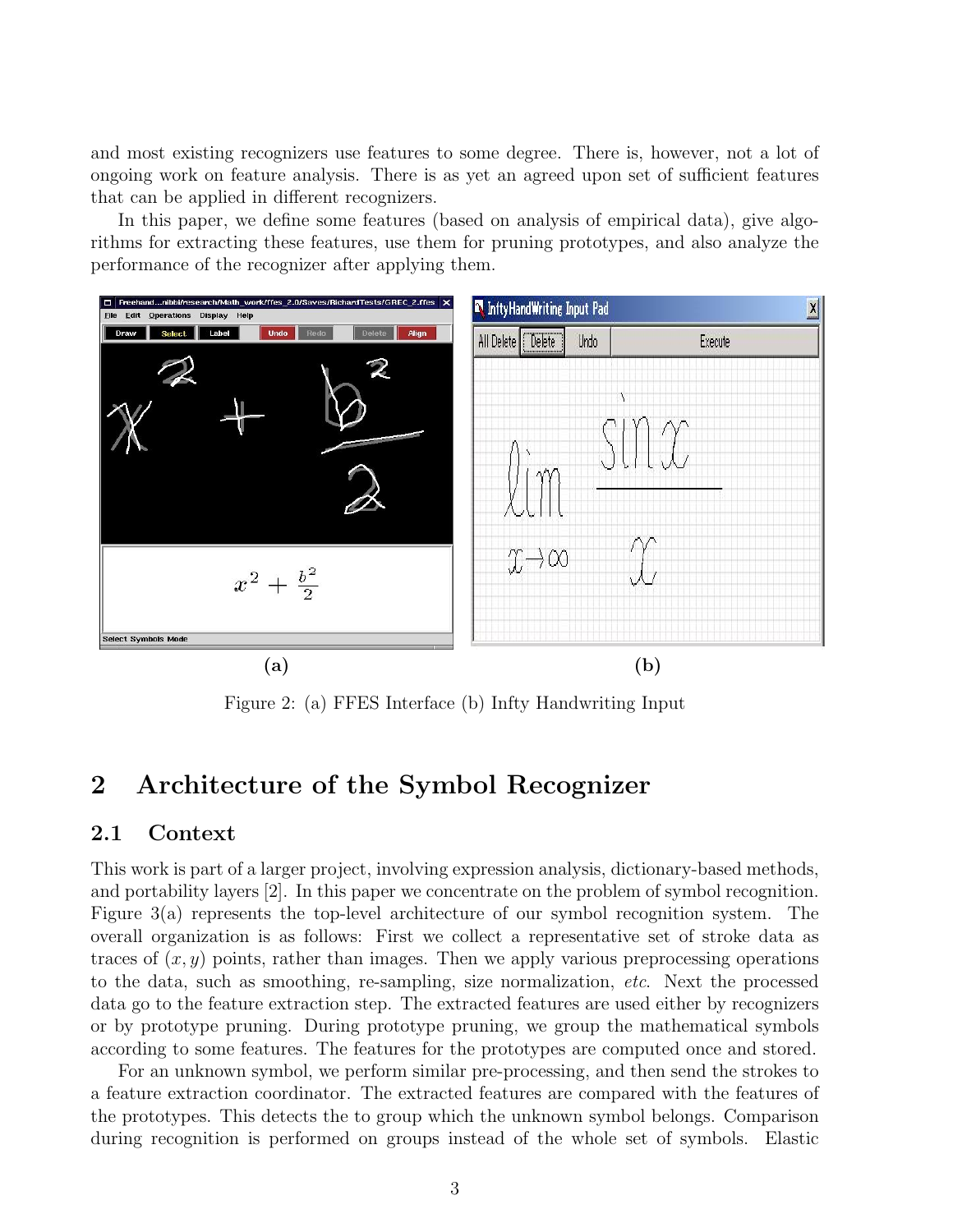matching is performed on the pruned set. The computational cost is therefore reduced, improving overall recognizer speed.

We give details of each step in the following sections. We also combine elastic matching recognition with a hidden Markov model recognizer, applying context information to the combined recognizer. However in this paper we won't discuss the modules in the dash line ellipses of Figure 3(a).



Figure 3: (a) Architecture of symbol recognizer (b) Data Sample

#### 2.2 Data Collection

We collected data using a questionnaire filled out a tablet PC. The questionnaire includes 227 symbols and a number of formulas. Individual symbols include ten digits, lower case and upper case letters, Greek letters, mathematical operators and different arrows. For each symbol, the data collected included  $x, y$  coordinate traces, pen up/down events, pen pressure and time stamps. When the user lifted the pen, as long as the pen could still be detected, the trace coordinates were also recorded. This means we collected both visible and invisible stroke information. Each movement of the pen is a "Stroke", either with or without the pen touching the writing surface.

Pressure is associated with each pair of  $x, y$  coordinates, varies between 0 and 255, in device-dependent unit. The time stamp includes the start time and the ending time of each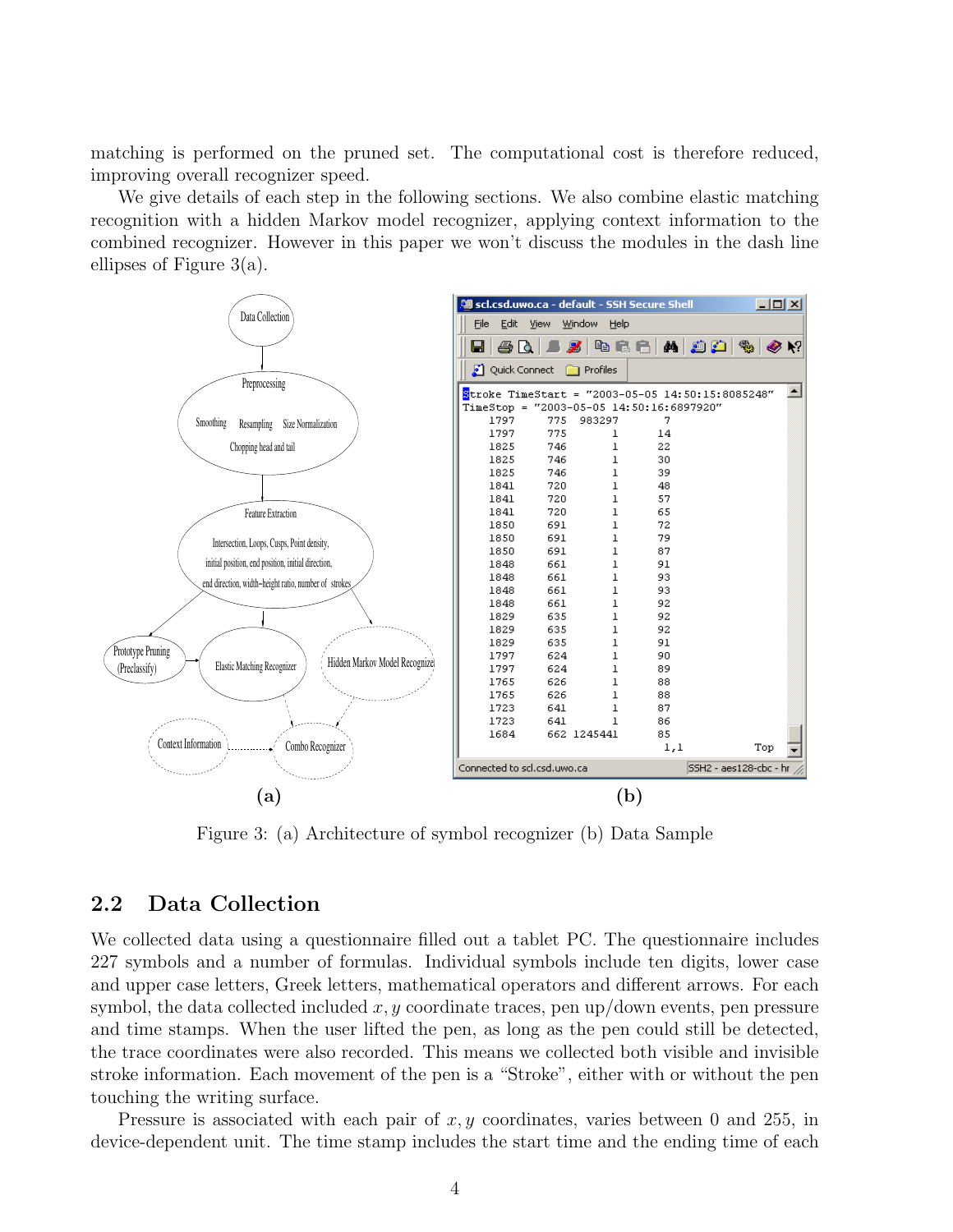stroke. The timing of the intermediate points can be determined by the sampling frequency of the device.

The current database includes about 50 writers' handwriting. The writers are from difference academic backgrounds and different nationalities. For this paper, we created additional data sets for comparison purposes. In particular, we used a single user to form a dataset directly comparable to Kurtzberg's work. To compare with Henning's work [7], we use data from two different users.

### 2.3 Preprocessing

We performed several pre-processing operations, including selectively chopping the head and the tail of strokes, re-sampling, smoothing and size normalization.

The first and last few points usually exhibit errors, and usually these affect recognition results. We therefore chop the head and the tail of each stroke. In chopping the head, we calculate the angles among the first 5 points. If the angles change a lot (our experiments showed 90 degree to be effective), then we chop the corresponding points. Same rules apply to chopping the tail.

The sampling rate of most devices used for handwriting is over 100 points/sec. The high sampling rate gives us precise information about the shape of the symbol. On the other hand, it also increases computation time. The re-sampling operation makes the points evenly distributed. In re-sampling we remove points which are too close, and insert some points if the distance between two points is too great. In the end, the number of points is reduced. We also performed size normalization to remove the effect of symbol size on recognition.

The smoothing operation is used to remove noise caused by shaking of hand or uneven surface of the device. We implemented two types of smoothing operations: average smoothing and Gaussian smoothing. The average smoothing is used for this paper. Average smoothing computes the average of every three consecutive points, then replaces the mid point by the average. Gaussian smoothing uses a discrete approximation of a Gaussian distribution as in the following formula. A point is replaced by its Gaussian distribution. The three coefficients we used are  $\alpha_{-1} = 1/4, \alpha_0 = 1/2, \alpha_1 = 1/4$ . Figure 4 shows examples of the smoothing operations.



Figure 4: (a) before smoothing, (b) after average smoothing, (c) after Gaussian smoothing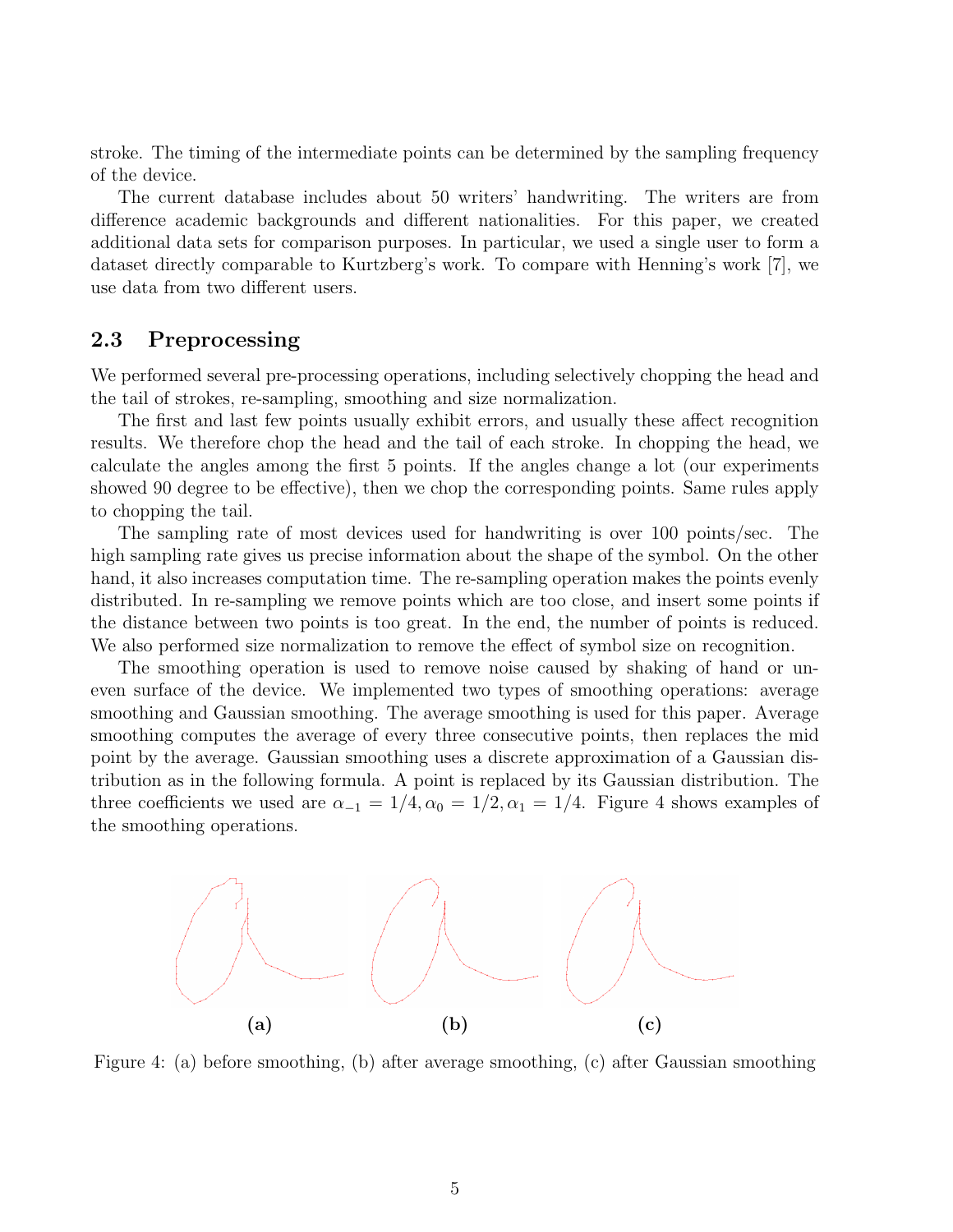#### 2.4 Feature Extraction

In handwriting recognition, especially for large sets of symbols, extracting the right features is not easy due to the variance of handwriting. To find the proper features, we need to study the variance of handwriting. Figure 5 gives some examples of handwriting from our database. We can see that the number of strokes, the connection of strokes and other factors have a high degree of variance.

Figure 5: Variance in Handwriting for  $4, \pi, H, E, \alpha$ 

Images are the data format of off-line handwriting. In on-line handwriting, data is represented by a sequence of points. We need to extract features from images [8] or a sequence of points [9] for off-line and on-line handwriting recognition respectively. The extracted features can be used for recognition and pre-classification. In fact, features are often used to represent handwritten characters and may thus be though of as the abstract characteristics of a character.

Although feature extraction has been recognized as important in many recognizers, but selecting the relevant features is still quite an ad-hoc activity, with researchers still trying to find the best features. We give some examples: G.Rigoll and A.Kosmala used the angle between two consecutive points and a coarse character bitmap as major features [10]. H.Winkler used angle and angle difference in HMM-based recognition [11]. He also integrated hidden stroke with the actual stroke. Except for the angle feature, he used the information of whether the actual point belongs to a stroke or not to an integrated hidden stroke. Recently, hidden/actual stroke information is called a pen-down/pen-up feature in the literature. M.Okamoto and K.Yamamoto used clockwise/counterclockwise direction-change features, written-area features and circle features [12]. They used these features for Japanese character recognition. K.Chan and D.Yeung [13]extracted lines, counter-clockwise/clockwise curves, loops and dots in their elastic matching recognizer.

J.Kurtzberg [14] did work similar to our own, but used different features for a smaller symbol set. He used the following seven features to improve the speed of his elastic matching recognizer: the number of strokes, the number of points per stroke, the number of points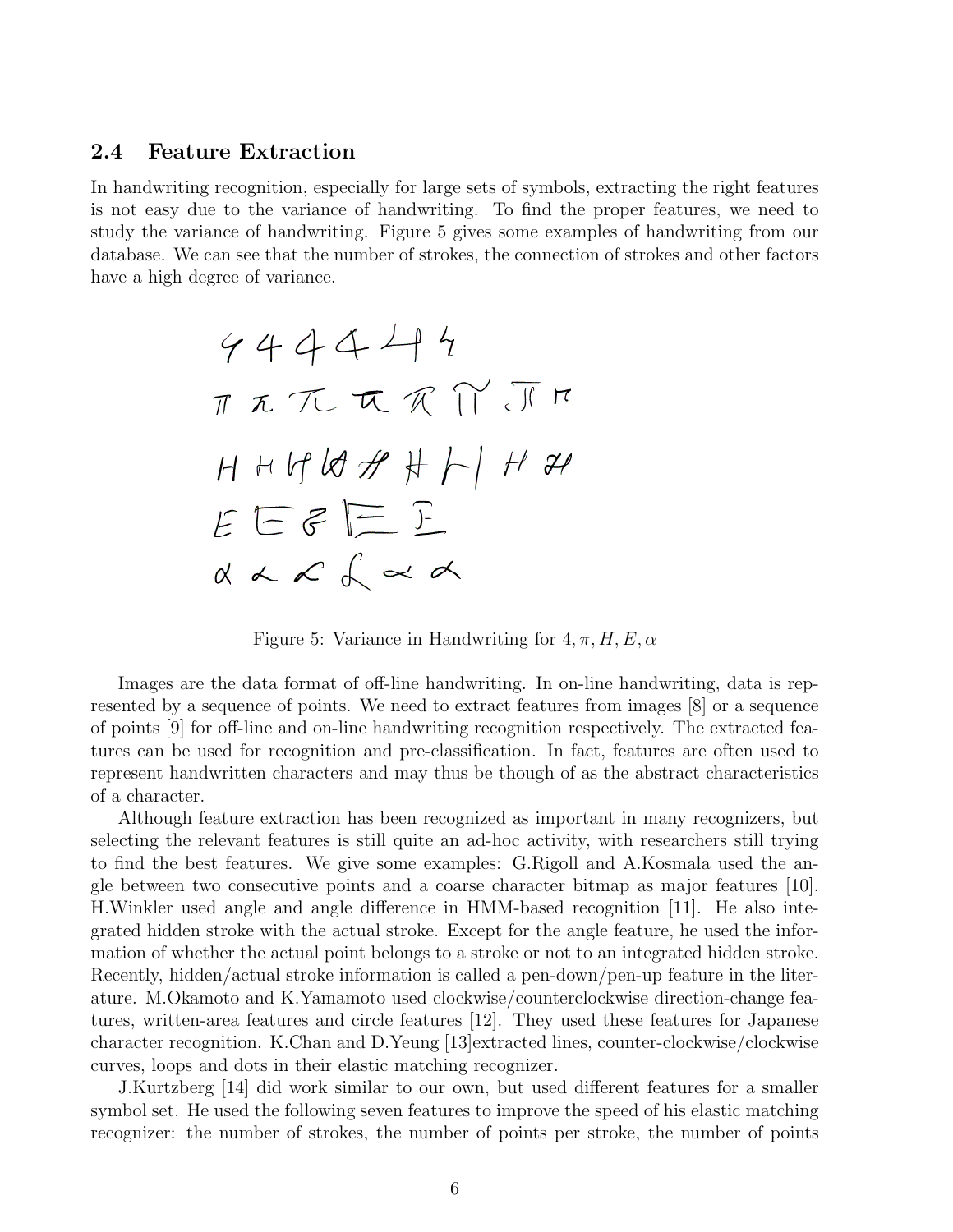in the symbol, the height of the lowest point, the height of the highest point, the height of the lowest point per stroke and the height of the highest point per stroke. Some of these features, for example the number of points per stroke, are device dependent. Other features were special to certain data-collection conditions. For example, J.Kurtzberg used guidelines, the height features were relative to the guidelines.

We studied different features in the literature and gave preference to device and context independent features. From these features, we select a set for pre-classifying in an elastic matching based recognizer. We describe these in more detail below.

These features have elsewhere been tested on small set of symbols. Here we test our features on large set of mathematical symbols. We also give improved algorithms for some of these features. For example, K.Chan and D.Yeung [13] used loops, but as they pointed out, their finding loop algorithm could not find all loops. We note that our algorithm improves on this.

We organize these features into different categories. The definition and algorithm are given in the following sections. The results of recognition using selected features are shown in the experimental results section.

### 3 Feature Families

When people recognize handwritten symbols, geometric and other features, such as loops, play an important role. Moreover, when the characters are too cursive to recognize individually, people rely on context, loops and intersections to distinguish characters. We outline some of these features here.

### 3.1 Geometric Features

Number of Loops: : This includes closed loops and open loops. In order to find loops, we define the "minimum distance pair".

Minimum Distance Pair: A pair of points which has the minimum non-local distance in a given area. To ensure non-locality (e.g. sequential points in a trace), the time interval between the pair of points must exceed a certain threshold. There is only one minimum distance pair in a given neighborhood. Approximate loops may be found using minimum distance pairs.

Our algorithm starts with a pair of points within a certain distance threshold on a stroke. We call these points the "begin" and "end" point and compute the straight line between them. We then sweep a line parallel to this in the direction that makes shorter the distance between the two neighboring intersections with the stroke. See figure 7(a). We continue until the pair of intersections with the parallel line are seen to be locally connected, or until we find a minimum distance pair.

As K.Chan and D.Yeung pointed that detection of loop is not always trivial [13]. They used chain code sequence to detect loops, but where the stroke starts may affect the results. Our algorithm does not have this limitation. We can detect the loop in figure 7(b) which is their failure case.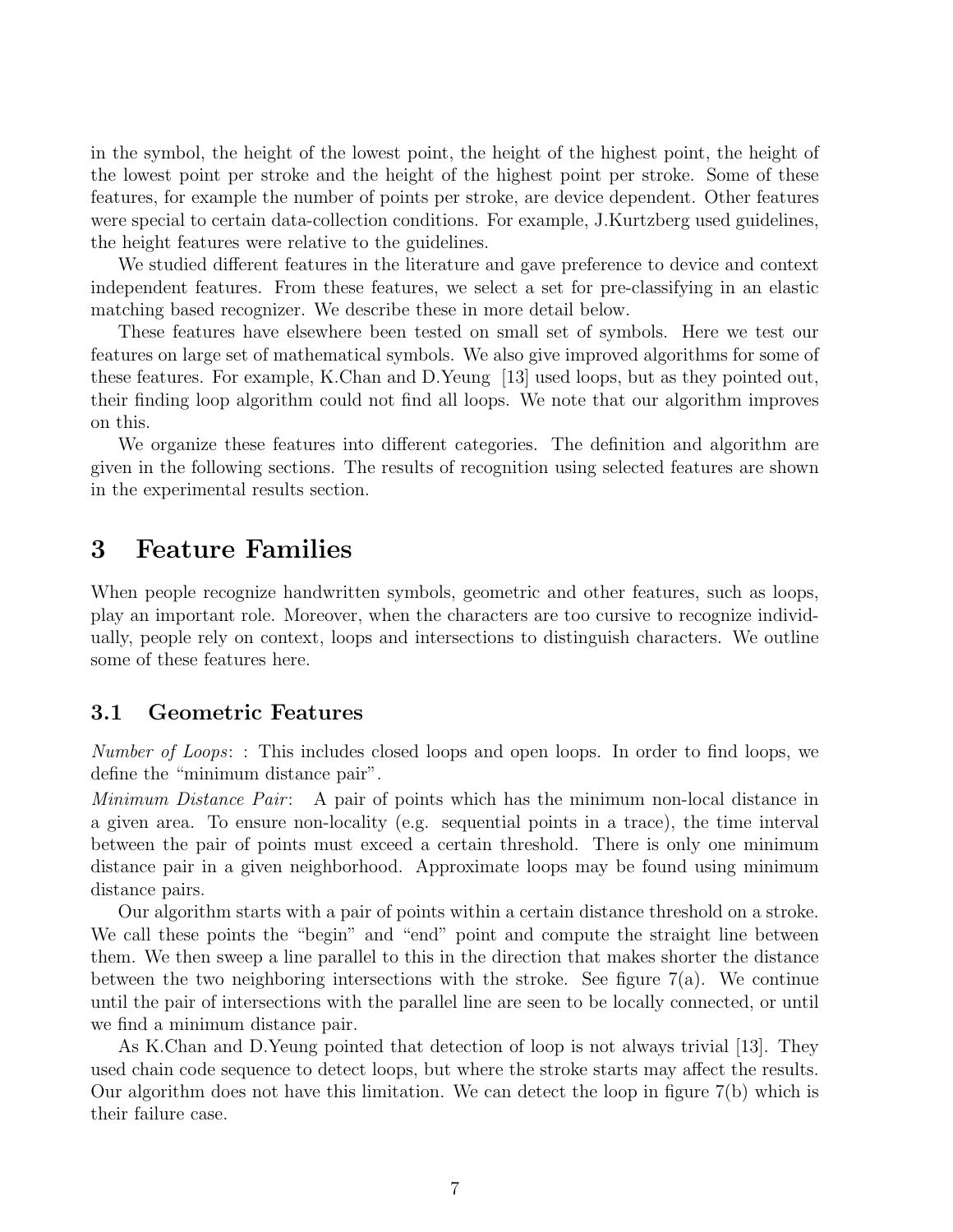Number of Intersections: : including self intersections and intra-stroke intersections. We implemented the modified Bently-Ottman[15] sweepline algorithm [16] [17]. Every time we find an intersection, we delete the two line segments associated with the intersection. Then we insert two lines into the set of line segments. These two lines begin from the intersection point, and end with their old ending points.



Figure 6: Modified Sweepline algorithm

The line segments are ordered. In figure 6, we say  $a > b$  at the beginning point of line segment a, if the intersection of a with the sweep line is higher than the intersection of b with the sweep line.

Number of Cusps: A cusp is a sharp turning point in a stroke. A cusp is formed locally by three points, e.g. p1, p2, p3 in figure  $8(a)$ . If the angle of p1, p2 and p3 is small, it could be a cusp. In order to determine well-defined cusps, we check two more neighboring points: p0 and p4. The points p0, p1 and p2 should be on a relatively straight line. Likewise for p2, p3, p4. We take 170 degrees as our straightness threshold.



Figure 7: (a) Example 1 for Loop Detection (b) Example 2 for Loop Detection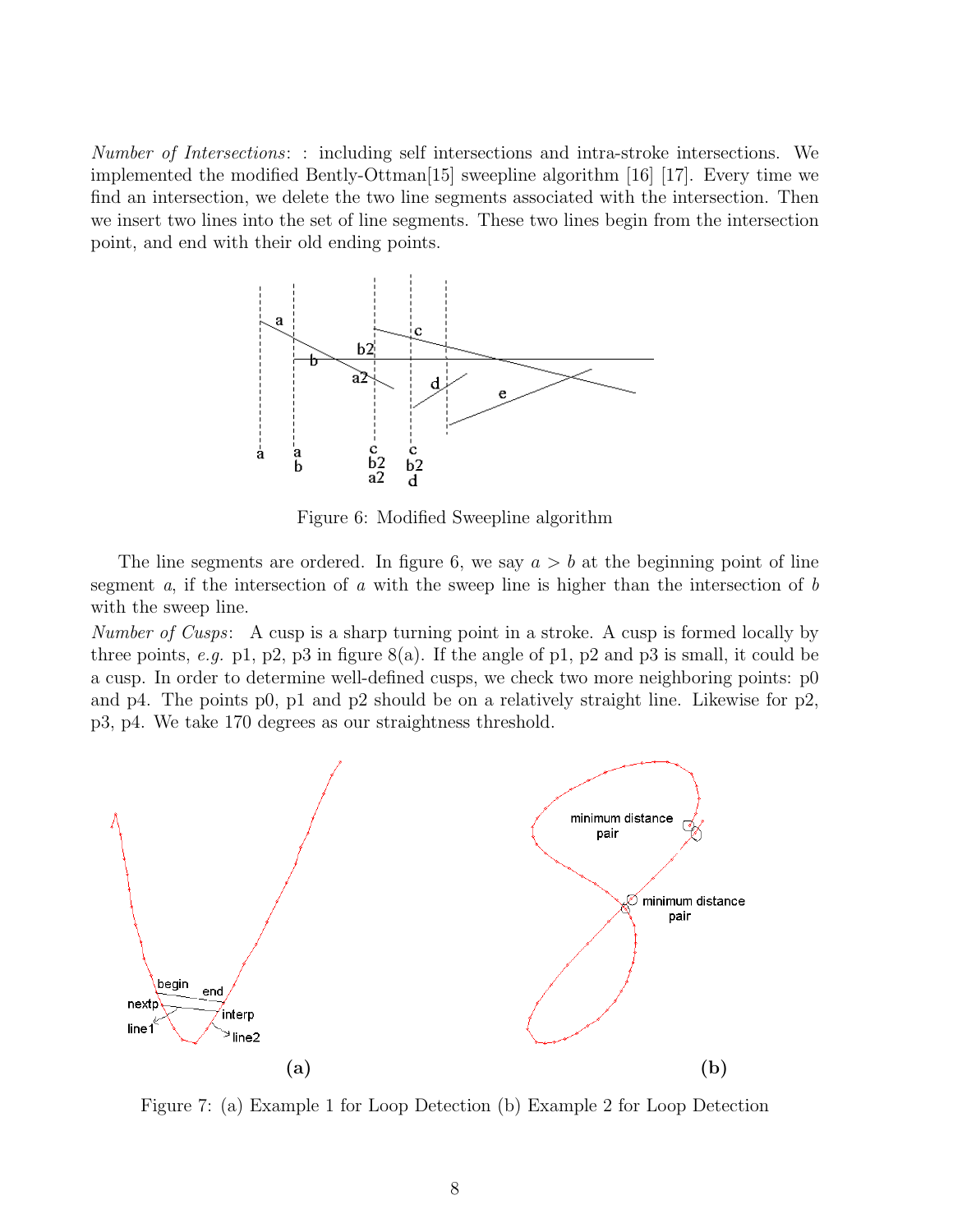

Figure 8: (a) Cusps in "h" (b) Cusps

#### 3.2 Ink Related Features

Number of Strokes: This information is manifest in the data structures returned by the ink collection.

Point Density: We determine whether the ink density is most similar to the letter "o," "p" or "b." For o density, ink is evenly distributed in the whole stroke. With p density, ink is distributed in the upper part is more than that in the lower part, while for b density, ink is distributed in the lower part more than that in the upper part. To compute these, we divide the ink bounding box into three parts vertically, the upper 40%, the middle 20% and the lower box is 40%. We divide the ink bounding box into three boxes instead of two due to the variance in handwriting. For example, the lower part of letter "b" may occupy more than 50% of the symbol height.

#### 3.3 Directional Features

Initial, End and Initial-End Directions: The initial and end directions are calculated to the third neighboring point. The initial-end direction is the direction from the initial point to the end point. We discretized all directions to the nearest of N, NE, E, SE, S, SW, W, NW.

#### 3.4 Global Features

Initial and End Position: We divide the ink bounding box into four quadrants, NE, NW, SE, SW. We take as a feature into which of these boxes the initial and end points fall. Width to Height Ratio: We discretized this ratio to three values, 0 for a slim symbol, 1 for a wide symbol, and 2 for a normal symbol.

### 4 Recognition Method

We use elastic matching against models for the final recognition step. This is achieved by calculating the minimum distance between the unknown symbol and a set of models. Figure 9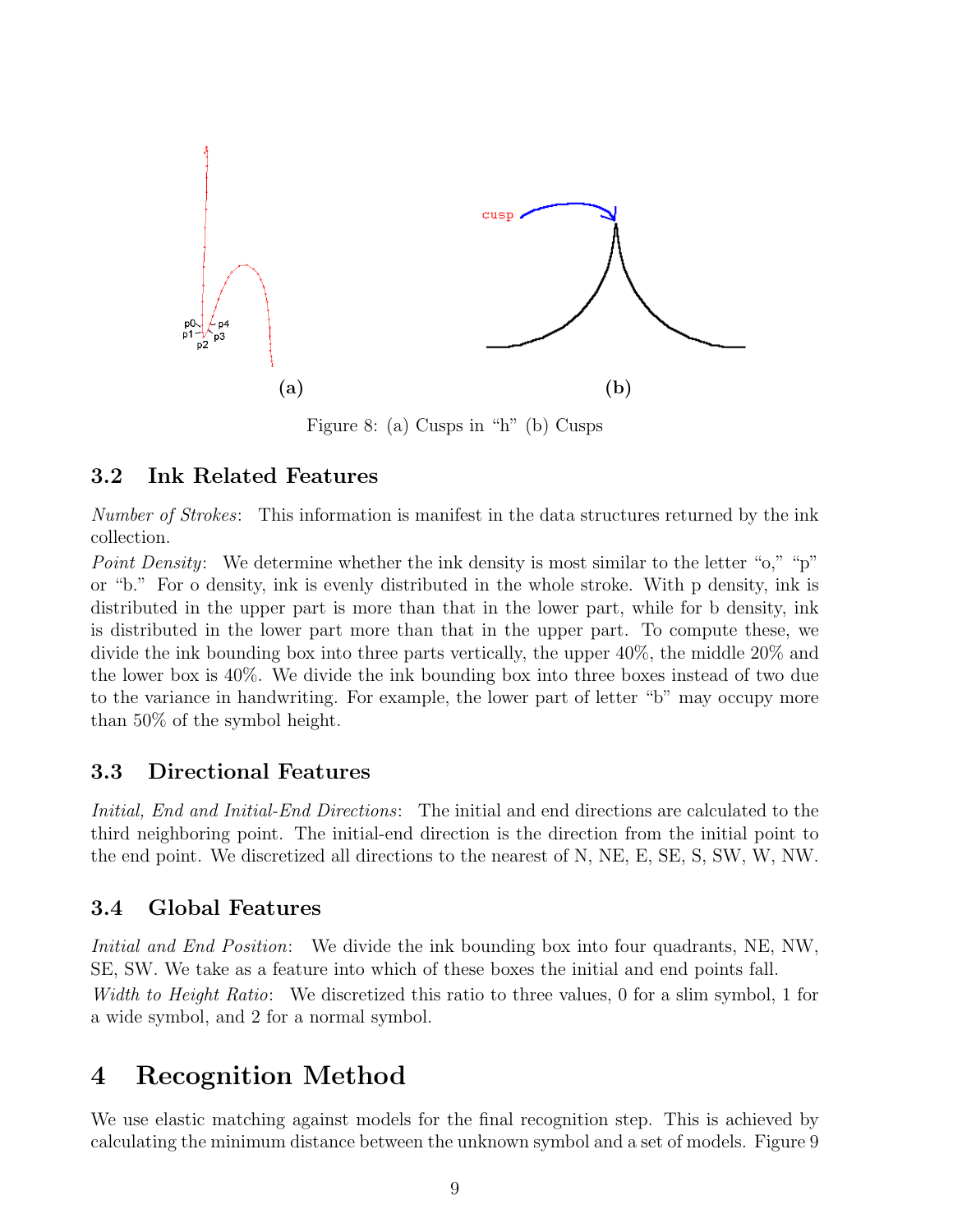shows an example of elastic matching. The mapping between the two sequences of points allows for both one-to-one and many-to-one correspondences between points using dynamic programming [18]. The total distance between the ith point of the unknown character and the jth point of the model,  $D(i, j)$ , is given calculated as:

$$
D(i, j) = \delta(i, j) +
$$
  
\n
$$
\begin{cases}\n\sum_{k=0}^{j-1} \delta(0, k) & \text{if } i = 0 \\
\sum_{k=0}^{i-1} \delta(k, 0) & \text{if } j = 0 \\
\min \begin{cases}\nD(i-1, j) & \text{if } i > 0, j = 1 \\
D(i-1, j-1) & \text{if } i > 0, j > 1 \\
D(i-1, j-2) & \text{if } i > 0, j > 1\n\end{cases}\n\end{cases}
$$

 $\delta(i, j) = (x_i - x_j)^2 + (y_i - y_j)^2 + C |\phi_i - \phi_j|$ 

where  $\phi$  represents the orientation and the curvature.



Figure 9: Elastic Matching

### 5 Experimental Results

Our initial objective was to use features to reduce computation in our symbol recognition system. We have therefore based our selection of features, not just on their effectiveness, but also on their computational cost. The features we use in our experiments were: number of strokes, initial position, width to height ratio, end direction and initial to end direction. We required the number of strokes and the (discretized) width to height ratio to match exactly. The initial position and initial to end direction could differ by one. We allowed end direction to differ by two.

Our test data set had 227 symbols, including digits, Latin letters, some Greek letters and mathematical operators. We asked our users to write eight sets of the symbols. The first four sets were used as prototype sets, and the rest sets were used as testing sets. The results are shown in Table 1, Table 2 and Table 3. We use P as notation for prototype sets. P1 indicates the data from the first prototype set. We use T as notation for test sets. T1 indicates the data from the first testing set.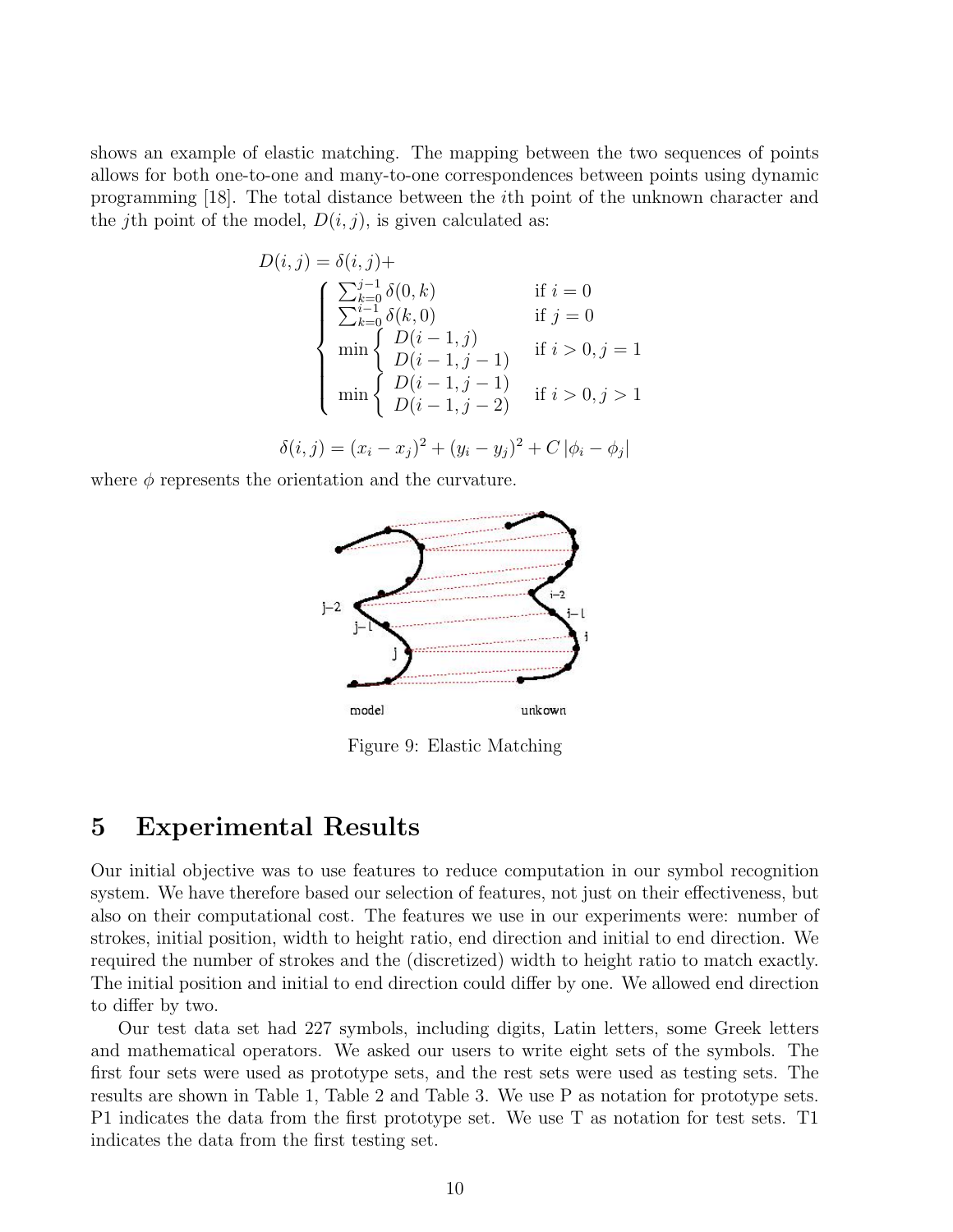Table 1 shows the experimental results without using features. The first column indicates the prototype sets and testing sets. The second column is the number of prototypes used for recognizing a symbol. For example, if the prototype set is P1, for each symbol in T1, we need to do 227 symbol comparisons. When another prototype set is added, the number of prototypes is  $227 \times 2$  for each symbol in the test sets.

Table 2 shows the experimental results using features. The first column is same as that in table 1. The second column is the number of prototypes in the prototype sets. The prototypes are updated by training on the second set, and so on. The third column is the number of prototypes used for recognition. For example, if the prototype set is P1, for a symbol in T1, we need to do 26 comparisons. The fourth column is the percentage of prototypes pruned.

From Table 1 and Table 2, we see a final recognition rate is 94.8% without using any features. With features, the recognition rate is 91.9%, but the prototypes are pruned by 89.6%, reducing computation proportionately. Note that the percentage of prototypes pruned was relatively constant for each prototype set.

Table 3 is the test results on 72 symbols, including 10 digits, 52 upper and lower case Latin letters and 10 punctuation symbols. This is the same set as in J.Kurtzberg's paper [14]. We acknowledge that it is difficult to compare different recognition systems when the test data sets are not exactly same. if there are large differences in the results, however, the comparison can still be useful.

In Table 3, we can see the fraction of prototypes pruned has improved significantly over Kurtzberg's result, from 61.5% to 85.8%. The recognition rate has reduced by about 1%, but still remains high. As the features we used to prune prototypes were easy to compute, the computation was insignificant compared to the elastic matching. Compared with J.Kurtzberg's features, ours are more device independent and somewhat more general. The last row in Table 3 shows the experimental results without using features. Since J.Kurtzberg used some parameters, the number of prototypes is reduced. We note our recognition rate is better, but that the data sets were not the same.

Although we have not used all the features we have studied (such as loops, intersections, and so on) for pruning prototypes, they are still useful for other purposes. For example, we can improve the elastic matching procedure by applying these features. They can also be used in other recognition methods.

To compare our results with more recent work, we implemented some of the features in Henning's paper on word recognition [7]. The features we implemented were ascender, descender, length of character, and number of center horizontal line crossings. Section 3 of Henning's paper discussed dictionary reduction, which is similar to our prototype reduction. To the best of our knowledge, there is no similar recent work for on-line handwritten symbol recognition.

We have applied these features of Henning at the character level to see the results. We have compared these features in terms of coverage. We use the coverage notion of Koerich [19], where coverage refers to the capacity of the reduced (pruned) lexicon to include the correct match. We tested our features and Henning's features (applied to symbols instead of words) on 227 symbols of 2 different writers. All the features, except for length, require exact matches, and length must match within a certain tolerance. Our experiments showed that both our features and Henning's features give 100% coverage.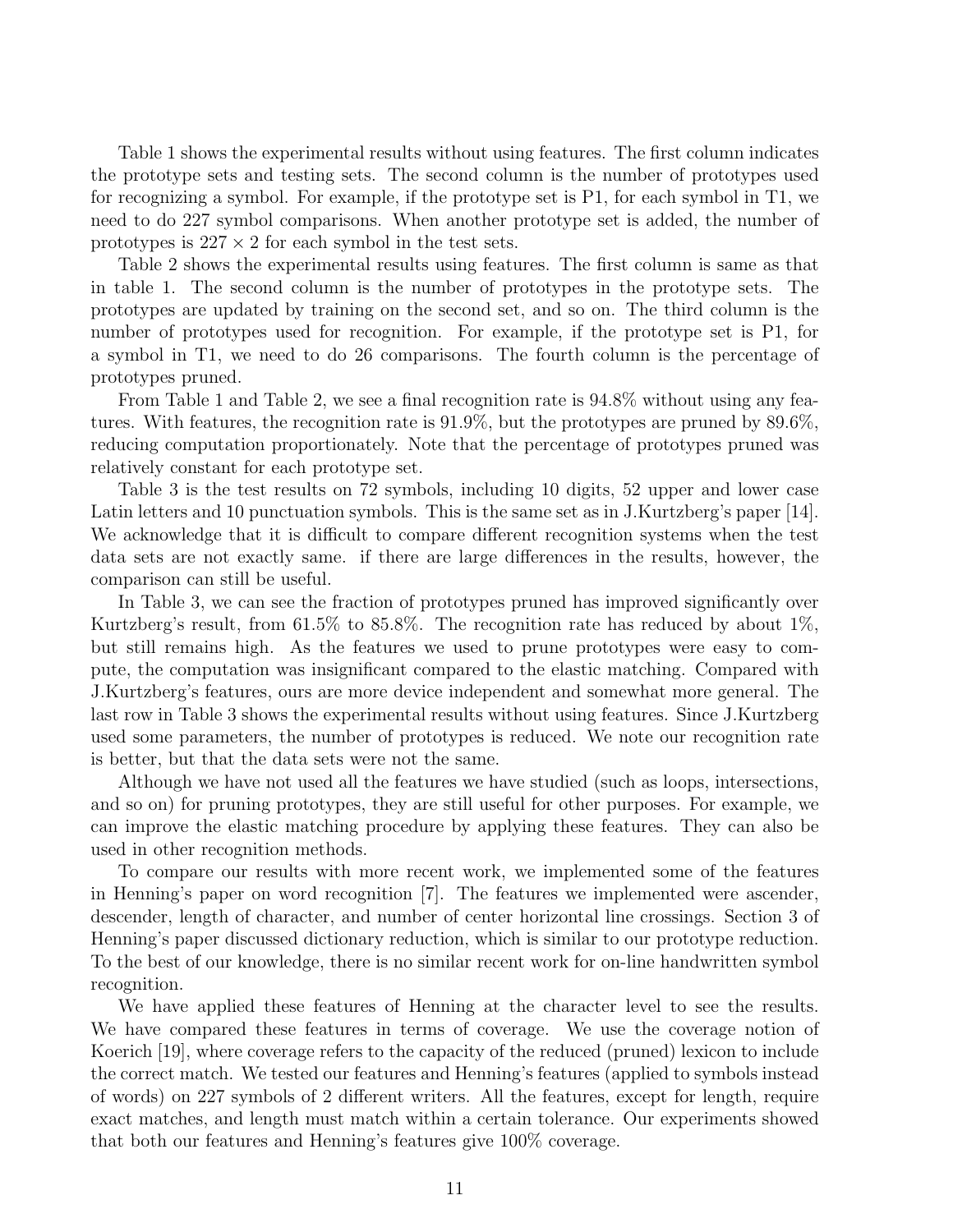| Experiment           | Proto- |                   |
|----------------------|--------|-------------------|
|                      | types  | Recog.<br>Rate(%) |
| P1:T1,2,3,4          | 227    | 81.8              |
| P1,2:T1,2,3,4        | 454    | 90.1              |
| P1,2,3:TT1,2,3,4     | 681    | 93.9              |
| $P1,2,3,4$ :T1,2,3,4 | 908    | 94.8              |

Table 1: Results Without Features

| Experiment           | #<br>Proto- | Candidate  | Percentage | Recog.     |
|----------------------|-------------|------------|------------|------------|
|                      | types       | Prototypes | Pruned     | $Rate(\%)$ |
| P1:T1,2,3,4          | 227         | 26         | 88.5       | 76.0       |
| P1,2:TI,2,3,4        | 366         | 38         | 89.6       | 85.5       |
| P1,2,3:TT1,2,3,4     | 495         | 52         | 89.5       | 90.0       |
| $P1,2,3,4$ :T1,2,3,4 | 575         | 60         | 89.6       | 91.9       |

|              | Experiment $#$ Prototypes |      | Candidate Prototypes |      | Percentage Pruned |       | Recog. Rate $(\%)$ |      |
|--------------|---------------------------|------|----------------------|------|-------------------|-------|--------------------|------|
|              | J.K's                     | Ours | J.K's                | Ours | J.K's             | Ours) | J.K's              | Ours |
| $P1,2,3,4$ : | 121                       | 169  | 47                   | 24   | 61.5              | 85.8  | 99.0               | 97.6 |
| T1,2,3,4     |                           |      |                      |      |                   |       |                    |      |
| $P1,2,3,4$ : | 122                       | 288  | 92                   | 288  | N/A               | N/A   | 99.0               | 99.7 |
| T1,2,3,4     |                           |      |                      |      |                   |       |                    |      |

Table 3: Our vs. J.Kurtzberg's Results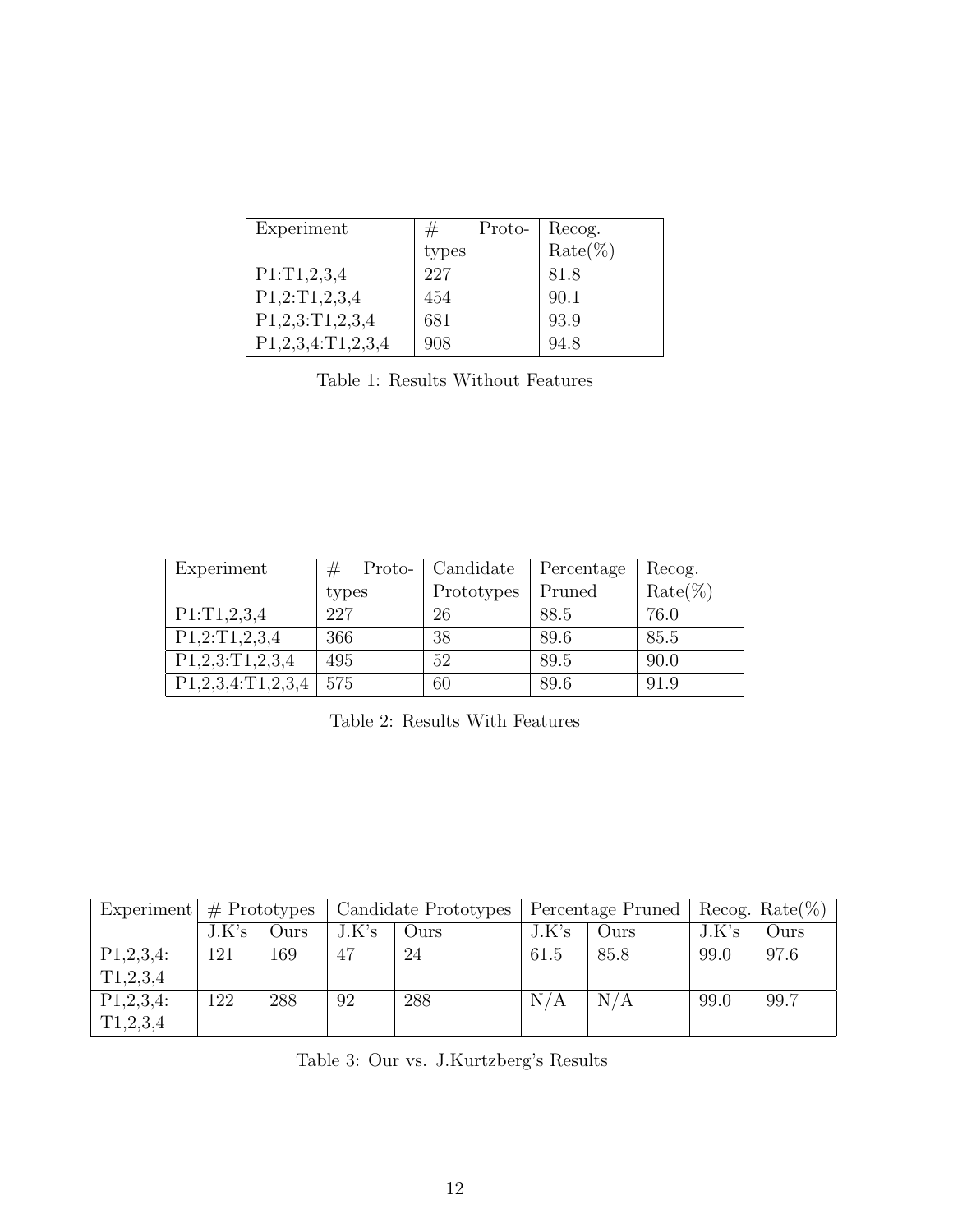## 6 Conclusions and Future Work

Most recognizers focus on limited range of symbols such as postal codes or Latin letters. Even recognizers for Asian languages deal with a limited vocabulary of strokes which must be given in a particular order. Recognition for large set of symbols is still a challenging research problem.

We have made progress in this area by using feature sets to prune the number of candidates considered in a character match. This is a central feature of our symbol recognition framework, and influences our overall mathematical handwriting project.

Our recognizer can recognize digits, English letters, Greek letters, most of the common mathematical operators and notations. We have selected our features based on their effectiveness and computational cost. We have attempted to identify these features empirically, having analyzed a database of 10,000 mathematical handwriting samples. We have found the use of features in pruning to be effective, greatly reducing computation time at only a modest decrease in recognition rate.

Ambiguity is one of the factors which contribute to the error rate. Sometimes we reply on context information to get the right result. Figure 10 is the examples of ambiguities which need context information to solve. In future, we will combine the elastic matching recognizer with a HMM recognizer, and apply context information to improve recognition performance.



Figure 10: Context Information

## References

- [1] D.Blostein and A.Grabvec, "Recognition of mathematical notation," in Handbook of Character Recognition and Document Image Analysis, H.Bunke and P.S.P Wang, Eds. 1996, pp. 557–582, World Scientific, Singapore.
- [2] Elena Smirnova and Stephen Watt, "A context for pen-based mathematical computing," in Proceedings of the 2005 Maple Summer Conference, July 2005.
- [3] Lucy Zhang and Richard Fateman, "Survey of user input models for mathematical recognition: Keyboards, mice, tablets,voice," Tech. Rep., University of California, 2003.
- [4] R. Zanibbi, K. Novins, J. Arvo, and K.Zanibbi, "Aiding maniplulation of handwritten mathematical expressions through style-preserving morphs," in Proceedings of Graphics Interface, 2001, pp. 127–134.